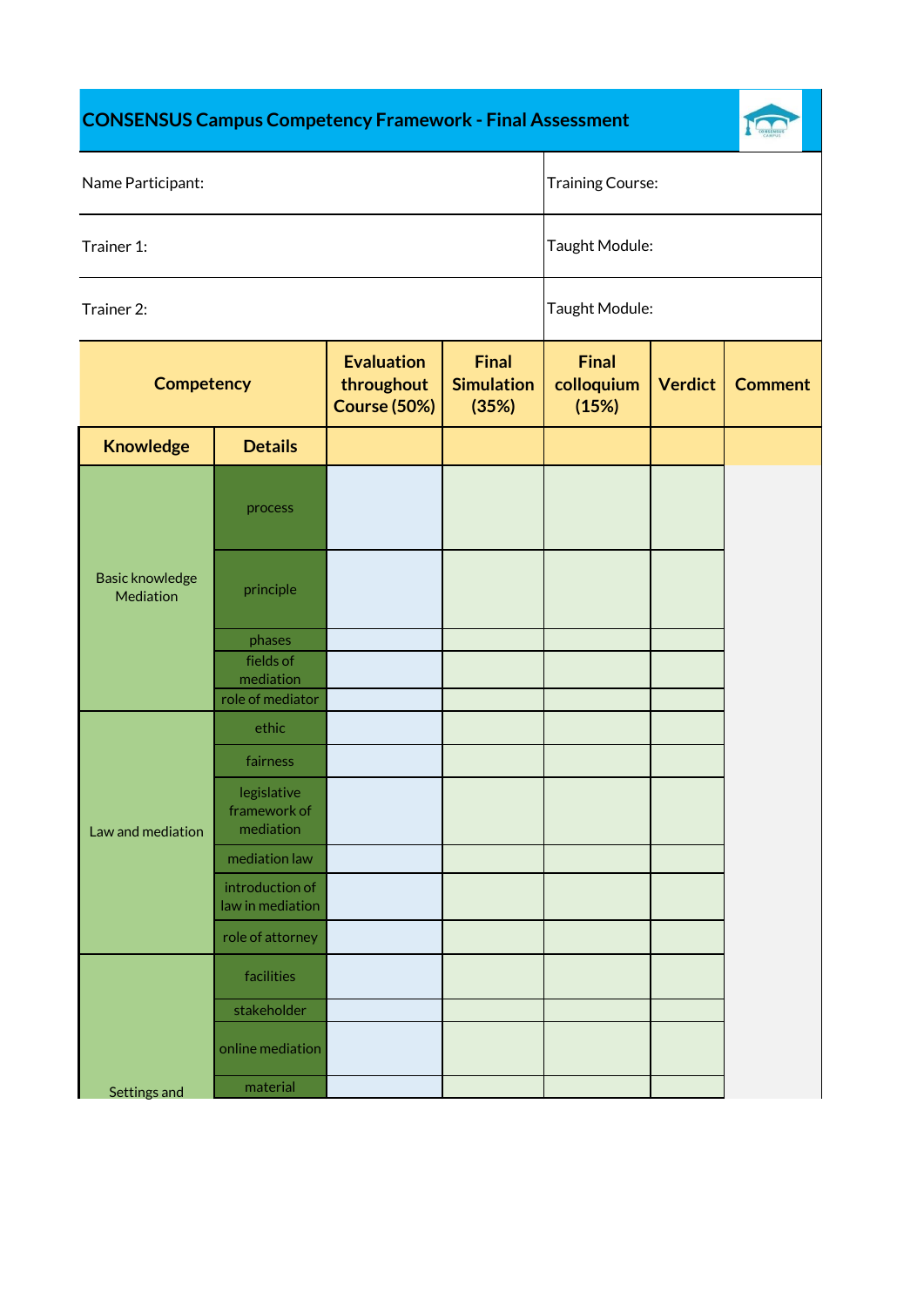| <b>Platforms</b> |                                   |  |  |  |
|------------------|-----------------------------------|--|--|--|
|                  | logistic                          |  |  |  |
|                  |                                   |  |  |  |
|                  | information<br>gathering          |  |  |  |
|                  | moderation                        |  |  |  |
|                  | visualisation                     |  |  |  |
| Methodes and     | perspective<br>change             |  |  |  |
| Techniques       | positions and<br>interrrests      |  |  |  |
|                  | creative solution<br>gathering    |  |  |  |
|                  | design of<br>agreement            |  |  |  |
|                  | peace making                      |  |  |  |
|                  | desescalation                     |  |  |  |
|                  | listenig                          |  |  |  |
|                  | activation                        |  |  |  |
| Communication    | dealing with<br>emotions          |  |  |  |
|                  | progress<br>orientation           |  |  |  |
|                  | emotion                           |  |  |  |
|                  | perception                        |  |  |  |
| Psychology       | basic of<br>psychology            |  |  |  |
|                  | personalities and<br>behaviour    |  |  |  |
|                  | conflict dynamics<br>and patterns |  |  |  |
|                  | persuation and<br>manipulation    |  |  |  |
|                  | preparation                       |  |  |  |
|                  | attitude                          |  |  |  |
|                  | process                           |  |  |  |
|                  | manipualtion                      |  |  |  |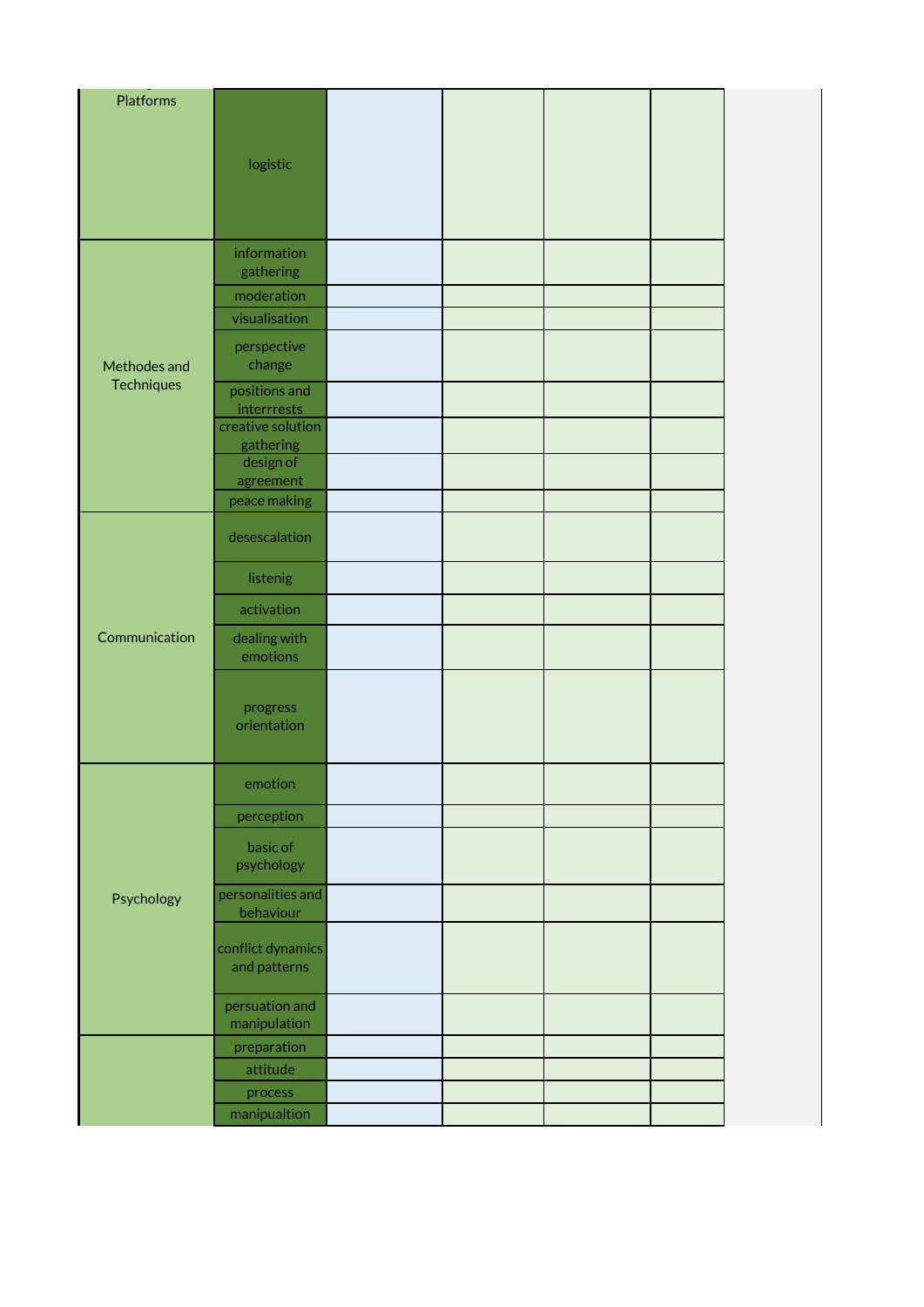| Negotiation                                      |                                     |                                                  |                                   |                            |                |                |
|--------------------------------------------------|-------------------------------------|--------------------------------------------------|-----------------------------------|----------------------------|----------------|----------------|
|                                                  | styles and<br>methods               |                                                  |                                   |                            |                |                |
|                                                  | social protocolls                   |                                                  |                                   |                            |                |                |
|                                                  | basic knowledge<br>cultural         |                                                  |                                   |                            |                |                |
| multicultural                                    | language and<br>communication       |                                                  |                                   |                            |                |                |
| knowledge                                        | understanding of<br>conflict        |                                                  |                                   |                            |                |                |
|                                                  | understanding of<br>mediation       |                                                  |                                   |                            |                |                |
|                                                  | awarness of<br>framework            |                                                  |                                   |                            |                |                |
|                                                  |                                     |                                                  |                                   |                            |                |                |
| <b>Skills</b>                                    | <b>Details</b>                      | <b>Evaluation</b><br>throughout<br><b>Course</b> | <b>Final</b><br><b>Simulation</b> | <b>Final</b><br>colloquium | <b>Verdict</b> | <b>Comment</b> |
|                                                  | Facility                            |                                                  |                                   |                            |                |                |
|                                                  | Information                         |                                                  |                                   |                            |                |                |
|                                                  | Stakeholder                         |                                                  |                                   |                            |                |                |
|                                                  | material                            |                                                  |                                   |                            |                |                |
| Adequat preparation                              | Mediation team<br>provide           |                                                  |                                   |                            |                |                |
| and process design                               | appropriate<br>conditions           |                                                  |                                   |                            |                |                |
|                                                  | logistic                            |                                                  |                                   |                            |                |                |
|                                                  | phases                              |                                                  |                                   |                            |                |                |
|                                                  | principles                          |                                                  |                                   |                            |                |                |
| autonomous conduct<br>of a standard<br>mediation | techniques and<br>methods           |                                                  |                                   |                            |                |                |
|                                                  | communication                       |                                                  |                                   |                            |                |                |
|                                                  | negotiation                         |                                                  |                                   |                            |                |                |
|                                                  | integration of<br>attorney or other |                                                  |                                   |                            |                |                |
|                                                  | expert                              |                                                  |                                   |                            |                |                |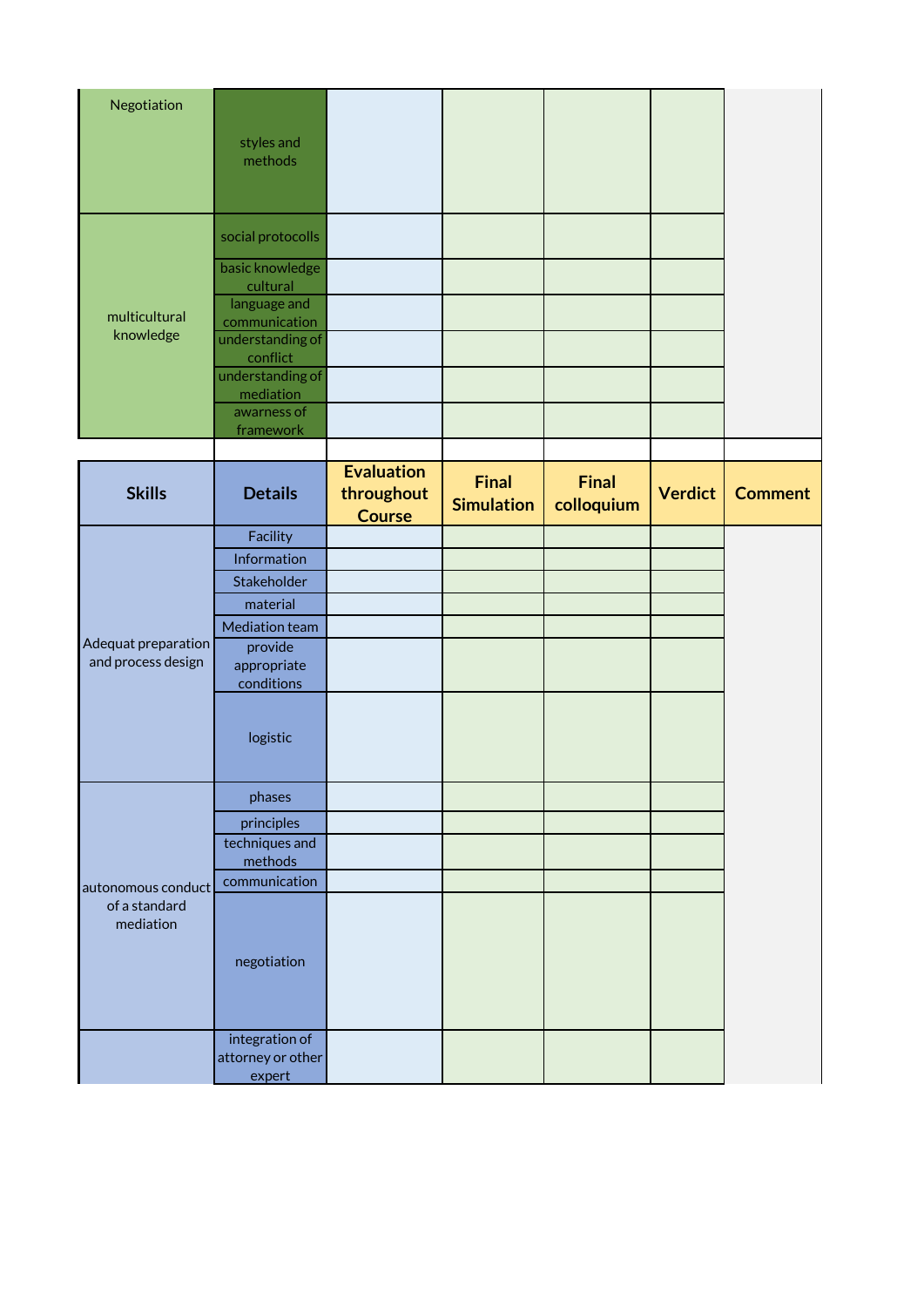| integrating law in<br>mediation             | information and<br>counceling of<br>parties about the<br>role of law in<br>mediation               |                                                  |                                   |                            |                |                |
|---------------------------------------------|----------------------------------------------------------------------------------------------------|--------------------------------------------------|-----------------------------------|----------------------------|----------------|----------------|
| apply suitable<br>methods and<br>techniques | Communication<br>psychology<br>negotiation<br>intercultural<br>aspects<br>emotions<br>peace making |                                                  |                                   |                            |                |                |
|                                             |                                                                                                    |                                                  |                                   |                            |                |                |
| <b>Selfawarness</b>                         | <b>Details</b>                                                                                     | <b>Evaluation</b><br>throughout<br><b>Course</b> | <b>Final</b><br><b>Simulation</b> | <b>Final</b><br>colloquium | <b>Verdict</b> | <b>Comment</b> |
|                                             | active/passive<br>facilitative,<br>transformative,<br>evaluativ,                                   |                                                  |                                   |                            |                |                |
|                                             | rational<br>negotiation,<br>reconciliative                                                         |                                                  |                                   |                            |                |                |
| mediation and<br>communication<br>styles    | formal, informal<br>direct, indirect<br>emotional                                                  |                                                  |                                   |                            |                |                |
|                                             | high/low<br>communication<br>methods and<br>techniques                                             |                                                  |                                   |                            |                |                |
|                                             | Co-Mediation                                                                                       |                                                  |                                   |                            |                |                |